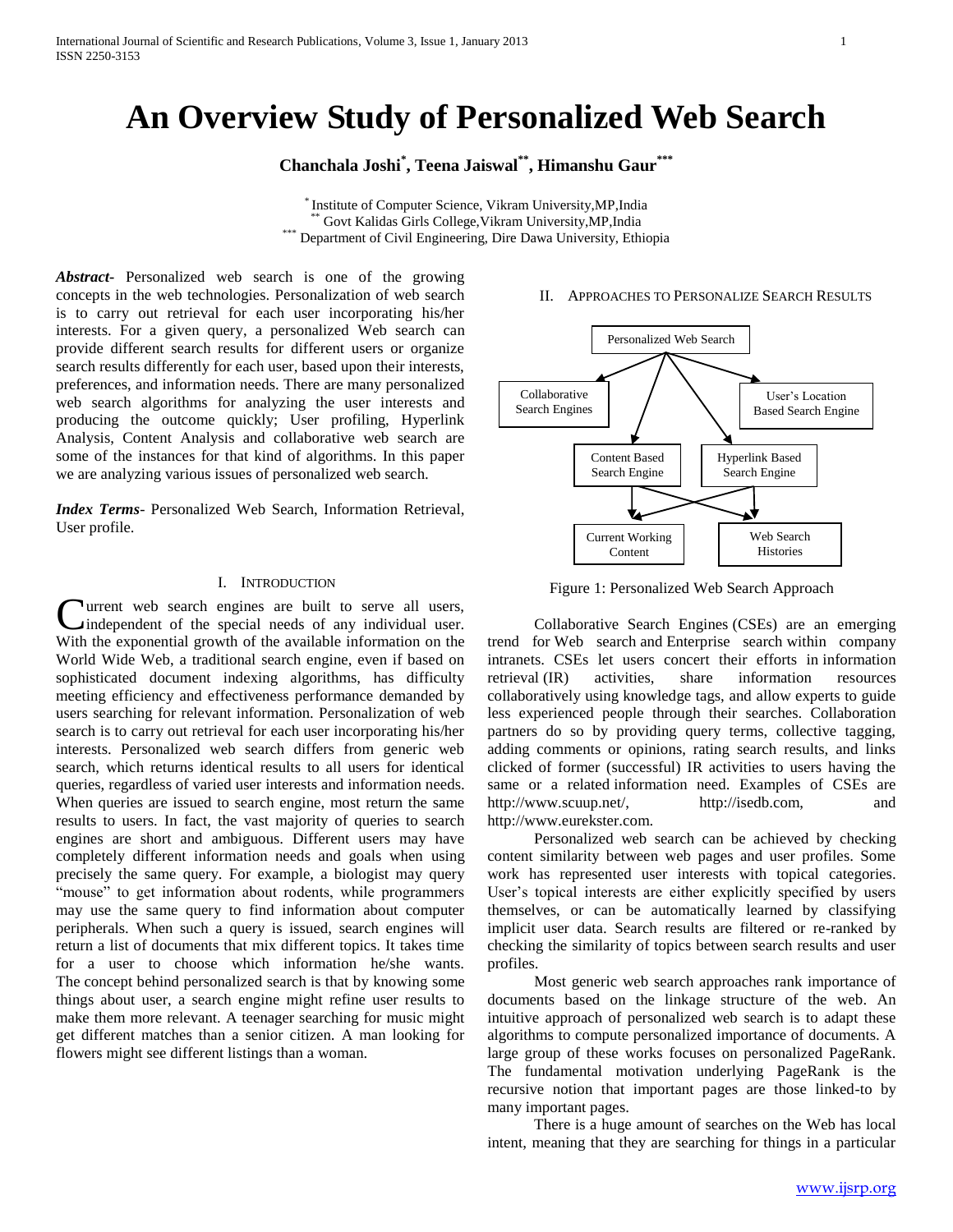area, like restaurant, job listings, shopping centre, etc. This kind of queries is considered as implicit local intent queries. For such queries, users expect personalized search results that are customized to their locations. Thus, identifying implicit local intent queries and finding out the location information for the users are particularly useful to improve user search experience.

## III. BASICS OF PERSONALIZED SEARCH

## *A. Creation of User Profile*

 To provide personalized search results to users, personalized web search maintains a user profile for each individual. A user profile stores information about user interests and preferences. It is generated and updated by exploiting userrelated information. Such information may include:

- $\triangleright$  Information about the user like age, gender, education, language, country, address, interest areas, and other information.
- $\triangleright$  Search history, including previous queries and clicked documents.
- Other user documents, such as bookmarks, favorite web sites, visited pages, and emails.

## *B. Server-Side and Client-Side Implement*

 Personalized web search can be implemented on either server side (in the search engine) or client side (in the user's computer or a personalization agent) [1]. For server-side personalization, user profiles are built, updated, and stored on the search engine side. User information is directly incorporated into the ranking process, or is used to help process initial search results. The advantage of this architecture is that the search engine can use all of its resources, for example link structure of the whole web, in its personalization algorithm. Also, the personalization algorithm can be easily adapted without any client efforts. This architecture is adopted by some general search engines such as Google Personalized Search. The disadvantage of this architecture is that it brings high storage and computation costs when millions of users are using the search engine, and it also raises privacy concerns when information about users is stored on the server. For client-side personalization, user information is collected and stored on the client side (in the user's computer or a personalization agent), usually by installing a client software or plug-in on a user's computer. In client side, not only the user's search behavior but also his contextual activities (e.g., web pages viewed before) and personal information (e.g., emails, documents, and bookmarks) could be incorporated into the user profile [2]. This allows the construction of a much richer user model for personalization. Privacy concerns are also reduced since the user profile is strictly stored and used on the client side. Another benefit is that the overhead in computation and storage for personalization can be distributed among the clients. A main drawback of personalization on the client side is that the personalization algorithm cannot use some knowledge that is only available on the server side (e.g., PageRank score of a result document). Furthermore, due to the limits of network bandwidth, the client can usually only process limited top results.

## IV. CONTENT V/S HYPERLINK BASED ANALYSIS

## *A. Content Based Personalized Search*

 By checking content similarities between web pages and user profile personalized search can be improved [3]. User's interests can be automatically learned by classifying implicit user data. Search results are filtered or re-ranked by checking the similarity of topics between search results and user profiles. User-issued queries and user-selected documents are categorized into concept hierarchies that are accumulated to generate a user profile. When the user issues a query, each returned result is also classified. The documents are re-ranked based upon how well the document categories match user interest profiles. Chirita et al. [4] use the ODP (Open Directory Project, http://www.dmoz.org/) hierarchy to implement personalized search. User favorite topics nodes are manually specified in the ODP hierarchy. Each document is categorized into one or several topic nodes in the same ODP hierarchy. The distances between the user topic nodes and the document topic nodes are then used to re-rank search results.

# *B. Hyperlink Based Personalized Search*

 Hyperlink Analysis significantly improves the relevance of the web search results so that all major search engines claim to use some type of hyperlink analysis. Web information retrieval mainly focuses on hyperlink structures of the Web, like with Web search engine Google. In personalized Web searches, the hyperlink structures of the Web are also becoming important. The use of personalized PageRank to enable personalized Web searches was first proposed in [6], where it was suggested as a modification of the global PageRank algorithm, which computes a universal notion of importance of a Web page. The computation of (personalized) PageRank scores was not addressed beyond the original algorithm. Experiments[7] concluded that the use of personalized PageRank scores can improve a Web search.

 Crawling (process of gathering the web pages by the search engine) and ranking are the main uses of hyperlink analysis. In this approach, web crawler which is a software program to browse WWW in automated methodical manner find more and more web pages linked to the source page with the assumption of nearly all the linked web pages are on same topic. This process repeats for each set of web pages until no more linked pages. Then crawler of the search engine orders the web pages by the quality. To judge high quality pages, hyperlink analysis is used. In this case, search engine assumes that the source page pointed to many pages is of higher quality than a source page pointed to few numbers of pages. For this ranking process, hyperlink analysis involves with connectivitybased ranking, PageRank and HITS (Hyperlink-Induced Topic Search) algorithms etc.

 In addition to produce a quality and relevant web results, hyperlink analysis have several advantages like finding mirrored hosts, web page categorization and identify the geographical scope of the search etc. But in this approach, search engine has to deal with more details consist even with unnecessary stuffs also. It becomes wastage of the resources.